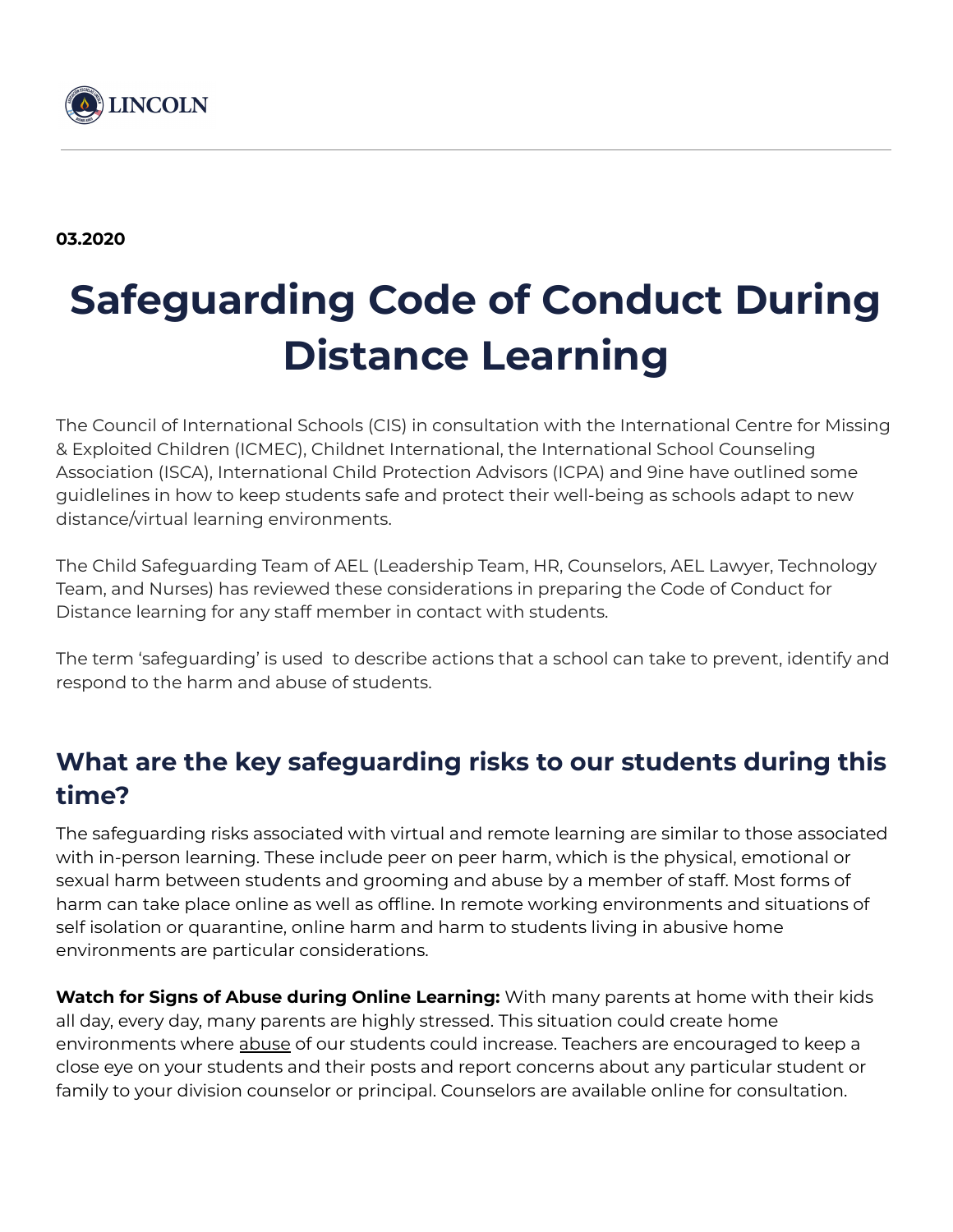

### **Guidelines and Expectations for Lincoln Staff (Teachers, Counselors, Administrators)**

**Boundaries:** Online communications can increase the blurring of boundaries and it is important that staff maintain professional boundaries at all times when conducting remote learning.

- Professional boundaries staff should maintain the same professional boundaries with students online as they are required to maintain in person;
- Appropriate location to join a virtual classroom a neutral location (i.e. not a bedroom or bathroom) in a common area in the house is preferable
- Appropriate dress code when joining a virtual classroom this should mirror how one would dress normally for school;
- All correspondence with students must utilize school sponsored technologies and accounts and must not involve social media, personal emails, personal contact information, use of non-school sponsored apps, or other personal software.
- Teachers can record themselves using school learning software of their choice and share on school learning platforms if they do not include students.
- If you have safeguarding or serious concern for anyone (student, staff member, parent), contact the appropriate counselor and/or divisional administrator directly.
- Report inappropriate use of technology to divisional administration

**One on One Sessions:** Many teachers may be facilitating one-to-one meetings with students for instruction and support. Though holding one-to-one meetings with students for instruction and support is generous and meaningful for students, we recommend against any unnecessary individual meetings. If you are having one-to-one meetings with students, it's important to let administration and parents know so that they are aware and may drop in. Please don't record individual work with students.

**Live Classes/Breakout Sessions:** Many video chatting apps, like Zoom, have a breakout rooms feature that you can implement. If you have instructional assistants, ELL teachers or other colleagues, they could be in each of the breakout rooms to supervise. A surprising number of child protection issues are peer-to-peer in nature, and adult presence in breakout rooms, just like in classrooms, works to counter this. If you're not able to have another adult present, please be sure to go in and out of the virtual rooms as often as possible.

**Students Unsupervised in School-Hosted Meeting Spaces:** Students may be asking to stay on Zoom or other video meetings after classes to interact. This is an issue of liability and should be discouraged – just like not allowing kids to stay in the classroom after you leave at the end of the day. Please be sure that you are the last person to leave your virtual classroom to try and deter students from staying in them on their own.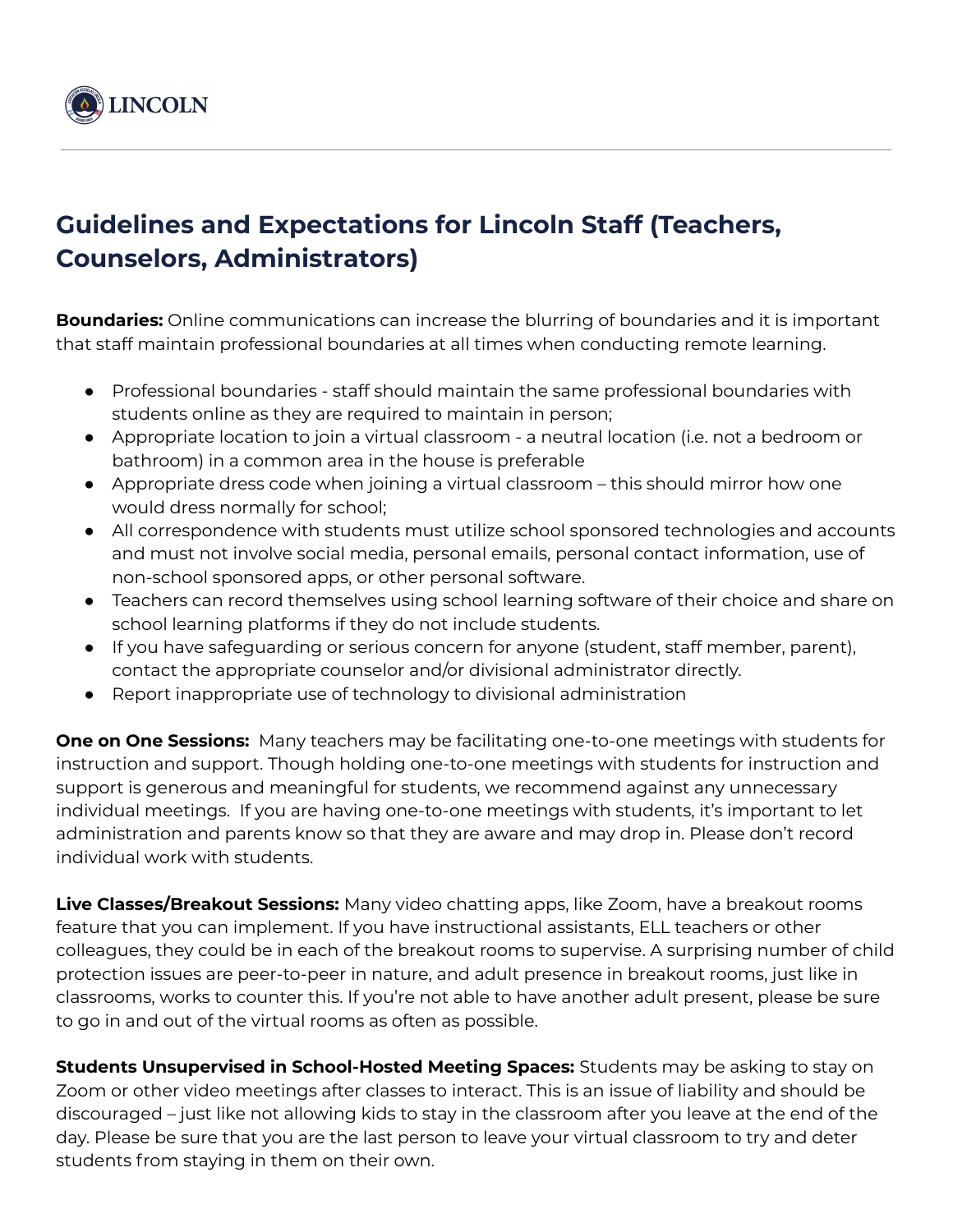

## **Additional Guidelines for Counselors**

During campus closures, school counselors should make every effort to provide continuity of services across all domains of school counseling, direct and indirect, including individual counseling, responsive services, and system support.

- Counselors should use professional judgement when deciding whether a video session with a student is appropriate.
- Adhere to the same ethical guidelines in a virtual/distance setting as school counselors in face-to-face settings.
- Implement procedures for students to follow in both emergency and nonemergency situations when the school counselor is not available.
- Recognize and mitigate the limitation of virtual/distance school counseling confidentiality, which may include unintended viewers or recipients. Take steps to ensure confidentiality and be mindful of your location.
- Educate students on how to participate in the electronic school counseling relationship to minimize and prevent potential misunderstandings that could occur due to lack of verbal cues and inability to read body language or other visual cues that provide contextual meaning to the school counseling process and school counseling relationship.
- Online sessions should be documented as such in counselor notes.
- Provide counseling to students in a brief context and support students and families/guardians in obtaining outside services if the student needs long-term clinical counseling.
- Middle and High School Counselors may consider having a parent present at the start and end of each session and ask that they stay nearby in case the student needs support.
- Elementary School Counselor requests that the parent be present during individual sessions.
- Ensure a safety plan is in place for students at risk of significant or immediate harm that involves the following:
	- The student can identify warning signs, coping strategies, identifying trusted adults/friends whom the student can ask for help within their current locale.
	- The counselor has readily available contact information of professionals whom they can refer students and families to in the event of an emergency. If the student is located in a different city from school, the counselor may connect with colleagues located in that city via the ISCA Member [Directory](https://iscainfo.com/EmailTracker/LinkTracker.ashx?linkAndRecipientCode=aymE7ME6bDXmUViksVJuyw3MoOz64cW332oGiNxSos8qAucDhRefdFZQL5WbSrkmGQn%2bwzQ8lMermxoCB5%2fhdSl9etmVO50qAO3I2MYVHCA%3d).
	- Monitoring student safety through regular virtual appointments.
- School counselors should seek consultation and supervision from other school counselors and other professionals when ethical and professional questions arise.

## **Flowchart for Reporting**